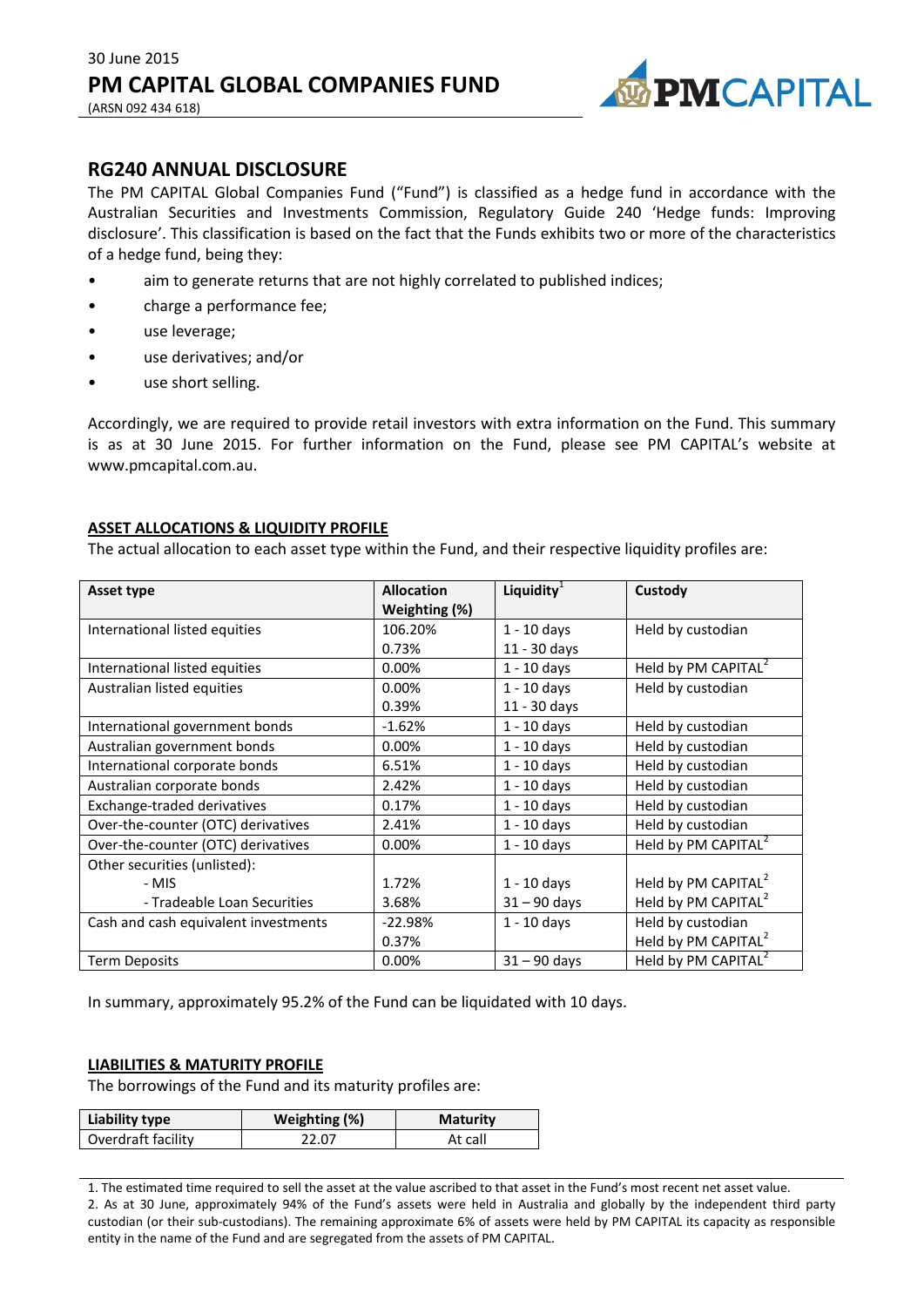#### **LEVERAGE RATIO**<sup>3</sup>

The Fund is exposed to leverage through the use of short selling strategies and short-term 'at-call' borrowing from the prime broker.

As at 30 June 2015 the Fund's exposure was

| Long Equity            | 110.81%   |
|------------------------|-----------|
| Short Equity*          | 0.27%     |
| <b>Debt Securities</b> | 10.99%    |
| Cash                   | $-22.07%$ |

\* This exposure was a short equity Index, and not a short position in direct equities.

Accordingly the Fund's gross leverage is 122.07%, and the Fund's net leverage is 121.54%.

## **DERIVATIVE COUNTERPARTIES**

AMP was appointed during the year. The derivative counterparties to the Fund are:

- AMP;
- Morgan Stanley International; and
- National Australia Bank.

#### **ANNUAL INVESTMENT RETURNS OVER FIVE YEARS**

The performance figures in the table below represent the Fund's annual investment returns, net of fees and charges, for the yearly periods shown. A yearly period is the financial year 1 July to 30 June.

| <b>DATE</b> | <b>Net Performance Return</b><br>(for the 12 month period) |  |  |
|-------------|------------------------------------------------------------|--|--|
| 2015        | 38.7%                                                      |  |  |
| 2014        | 12.5%                                                      |  |  |
| 2013        | 62.6%                                                      |  |  |
| 2012        | $-7.0%$                                                    |  |  |
| 2011        | $-1.86%$                                                   |  |  |

#### **CHANGES TO KEY SERVICE PROVIDERS**

<sup>3.</sup> Including the embedded leverage within the assets of the Funds (excluding within the listed assets and bonds).

Issued by PM CAPITAL Limited ABN 69 083 644 731, AFS Licence 230222 (PM CAPITAL) as responsible entity for the PM CAPITAL Global Companies Fund (ARSN 092 434 618). This document provides general information only and has not been prepared having regard to your objectives, financial situation or needs. Before making an investment decision, you need to consider whether this information is appropriate to your objectives, financial situation and needs. This information has been compiled from sources considered to be reliable, but is not guaranteed. Past performance is not a reliable indicator of future performance. Any potential investor should consider the latest Product Disclosure Statement (PDS) in deciding whether to acquire, or to continue to hold, an investment in any PM CAPITAL Fund. The PDS can be obtained by visiting www.pmcapital.com.au or by phoning (02) 8243 0888.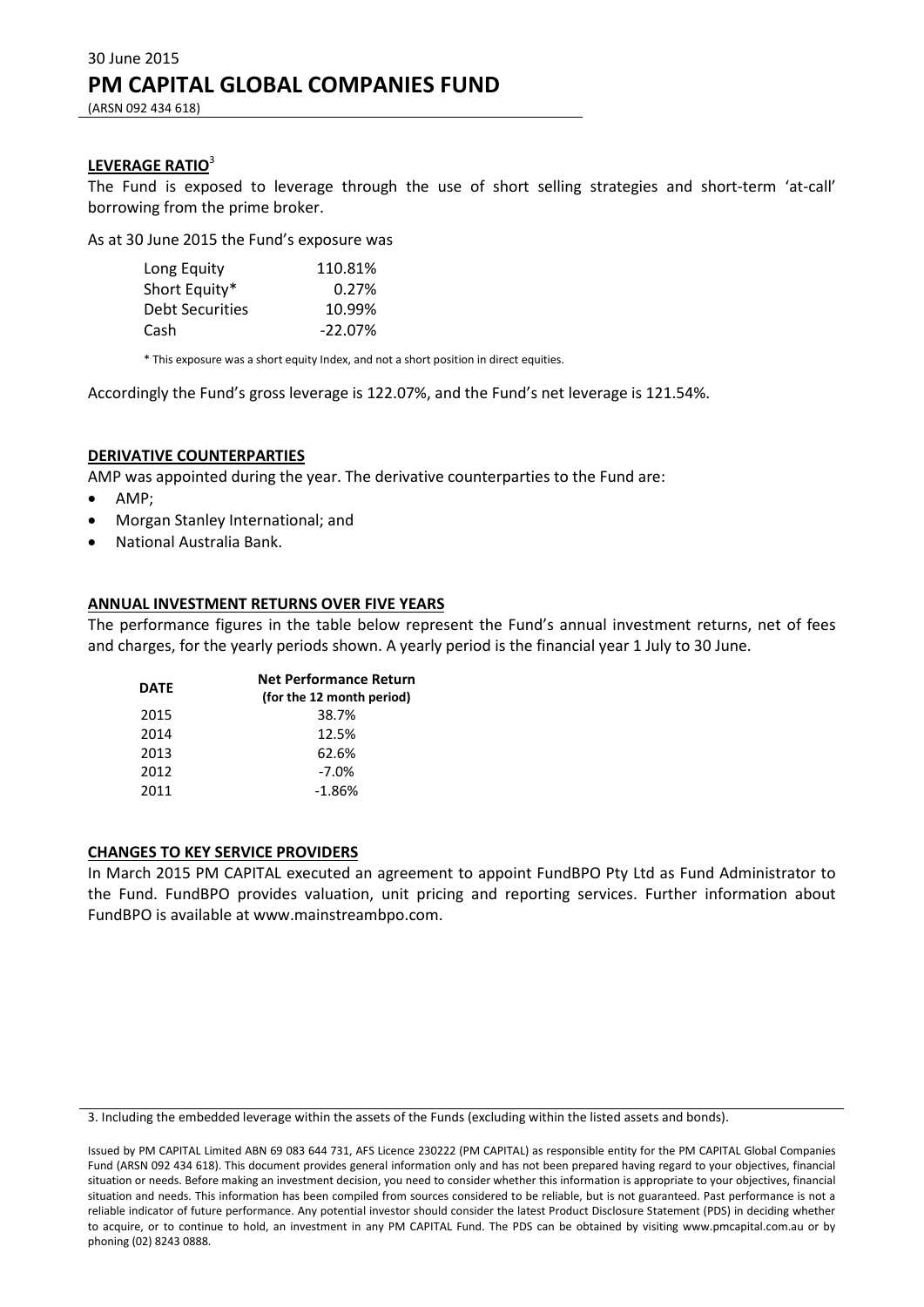

**RG240 ANNUAL DISCLOSURE**

The PM CAPITAL Asian Companies Fund ("Fund") is classified as a hedge fund in accordance with the Australian Securities and Investments Commission, Regulatory Guide 240 'Hedge funds: Improving disclosure'. This classification is based on the fact that the Funds exhibits two or more of the characteristics of a hedge fund, being they:

- aim to generate returns that are not highly correlated to published indices;
- charge a performance fee;
- use leverage;
- use derivatives; and/or
- use short selling.

Accordingly, we are required to provide retail investors with extra information on the Fund. This summary is as at 30 June 2015. For further information on the Fund, please see PM CAPITAL's website at www.pmcapital.com.au.

## **ASSET ALLOCATIONS & LIQUIDITY PROFILE**

The actual allocation to each asset type within the Fund, and their respective liquidity profiles are:

| Asset type                           | <b>Allocation</b><br>Weighting (%) | Liquidity $1$  | Custody                         |
|--------------------------------------|------------------------------------|----------------|---------------------------------|
| International listed equities        | 43.8%                              | $1 - 10$ days  | Held by custodian               |
|                                      | 5.4%                               | 11 - 30 days   |                                 |
| International listed equities        | 4.5%                               | $1 - 10$ days  | Held by PM CAPITAL <sup>2</sup> |
| Australian listed equities           | 8.5%                               | $1 - 10$ days  | Held by custodian               |
|                                      | 0.0%                               | 11 - 30 days   |                                 |
| International government bonds       | 0.0%                               | $1 - 10$ days  | Held by custodian               |
| Australian government bonds          | 0.0%                               | $1 - 10$ days  | Held by custodian               |
| International corporate bonds        | 0.0%                               | $1 - 10$ days  | Held by custodian               |
| Australian corporate bonds           | 0.0%                               | $1 - 10$ days  | Held by custodian               |
| Exchange-traded derivatives          | 0.0%                               | $1 - 10$ days  | Held by custodian               |
| Over-the-counter (OTC) derivatives   | 0.4%                               | $1 - 10$ days  | Held by custodian               |
| Over-the-counter (OTC) derivatives   | 0.0%                               | $1 - 10$ days  | Held by PM CAPITAL <sup>2</sup> |
| Other securities (unlisted):         |                                    |                |                                 |
| - MIS                                | 0.0%                               | $1 - 10$ days  | Held by PM CAPITAL <sup>2</sup> |
| - Tradeable Loan Securities          | 0.0%                               | $31 - 90$ days | Held by PM CAPITAL <sup>2</sup> |
| Cash and cash equivalent investments | 37.4%                              | $1 - 10$ days  | Held by custodian               |
|                                      | 0.0%                               |                | Held by PM CAPITAL <sup>2</sup> |
| <b>Term Deposits</b>                 | 0.00                               | $31 - 90$ days | Held by PM CAPITAL <sup>2</sup> |

In summary, approximately 95.2% of the Fund can be liquidated with 10 days.

## **LIABILITIES & MATURITY PROFILE**

Nil – The Fund does not use leverage.

## **LEVERAGE RATIO**<sup>3</sup>

Nil – The Fund does not short sell or use borrowings.

1. The estimated time required to sell the asset at the value ascribed to that asset in the Fund's most recent net asset value. 2. As at 30 June, approximately 95.5% of the Fund's assets were held in Australia and globally by the independent third party custodian (or their sub-custodians). The remaining approximate 4.5% of assets were held by PM CAPITAL its capacity as responsible entity in the name of the Fund and are segregated from the assets of PM CAPITAL.

3. Including the embedded leverage within the assets of the Funds (excluding within the listed assets and bonds).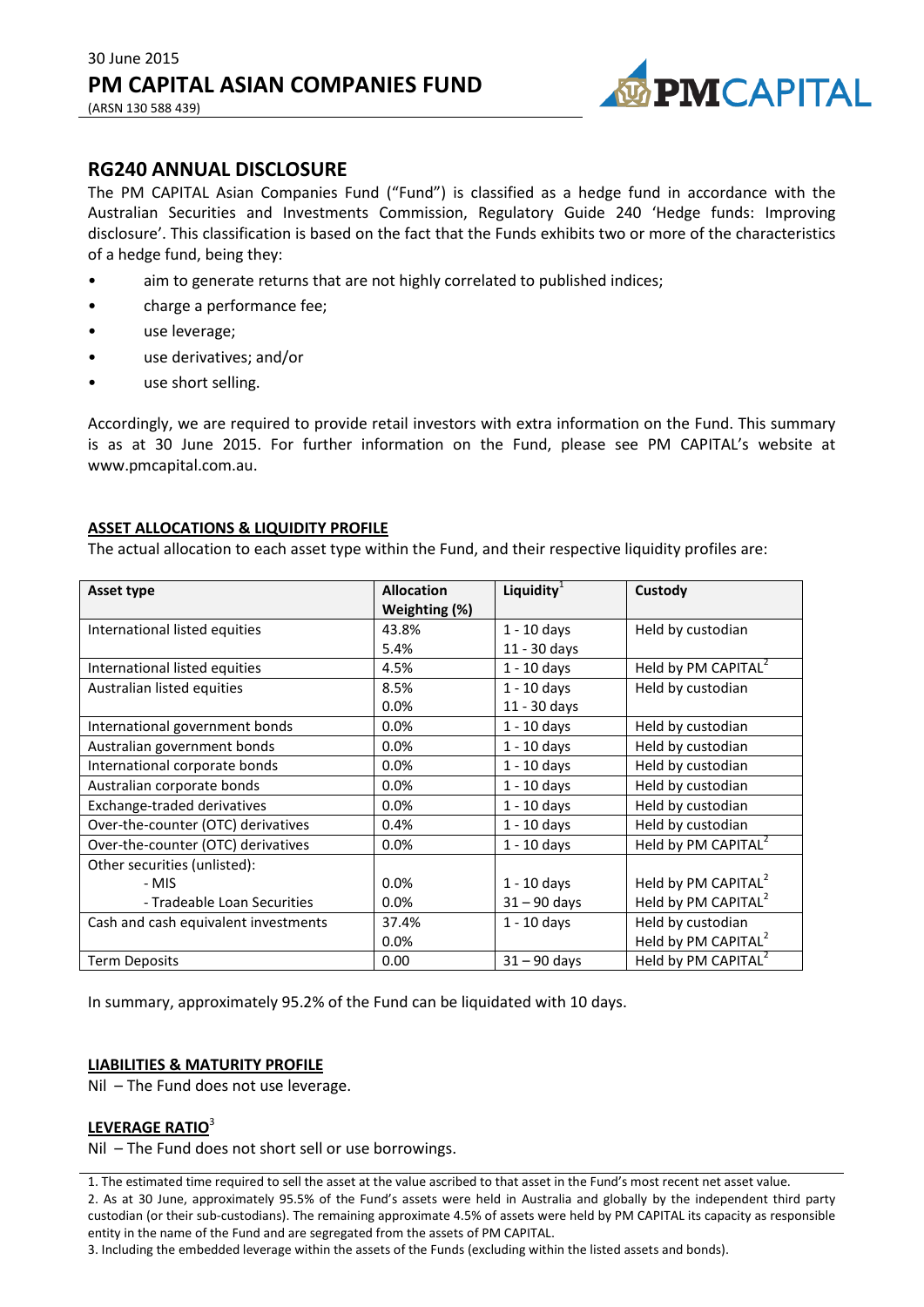As at 30 June 2015 the Fund's exposure was

| Long Equity | 62.2% |
|-------------|-------|
| Cash        | 37.8% |

Accordingly the Fund's gross leverage is 0.0%, and the Fund's net leverage is 0.0%.

#### **DERIVATIVE COUNTERPARTIES**

There were no new derivative counterparties appointed during the year. The derivative counterparties to the Fund are:

- Morgan Stanley International plc; and
- National Australia Bank.

## **ANNUAL INVESTMENT RETURNS OVER FIVE YEARS**

The performance figures in the table below represent the Fund's annual investment returns, net of fees and charges, for the yearly periods shown. A yearly period is the financial year 1 July to 30 June.

| DATE | <b>Net Performance Return</b><br>(for the 12 month period) |
|------|------------------------------------------------------------|
| 2015 | 21.7%                                                      |
| 2014 | 13.6%                                                      |
| 2013 | 35.0%                                                      |
| 2012 | $-7.6%$                                                    |
| 2011 | 0.20%                                                      |

#### **CHANGES TO KEY SERVICE PROVIDERS**

Issued by PM CAPITAL Limited ABN 69 083 644 731, AFS Licence 230222 (PM CAPITAL) as responsible entity for the PM CAPITAL Asian Companies Fund (ARSN 130 588 439). This document provides general information only and has not been prepared having regard to your objectives, financial situation or needs. Before making an investment decision, you need to consider whether this information is appropriate to your objectives, financial situation and needs. This information has been compiled from sources considered to be reliable, but is not guaranteed. Past performance is not a reliable indicator of future performance. Any potential investor should consider the latest Product Disclosure Statement (PDS) in deciding whether to acquire, or to continue to hold, an investment in any PM CAPITAL Fund. The PDS can be obtained by visiting www.pmcapital.com.au or by phoning (02) 8243 0888.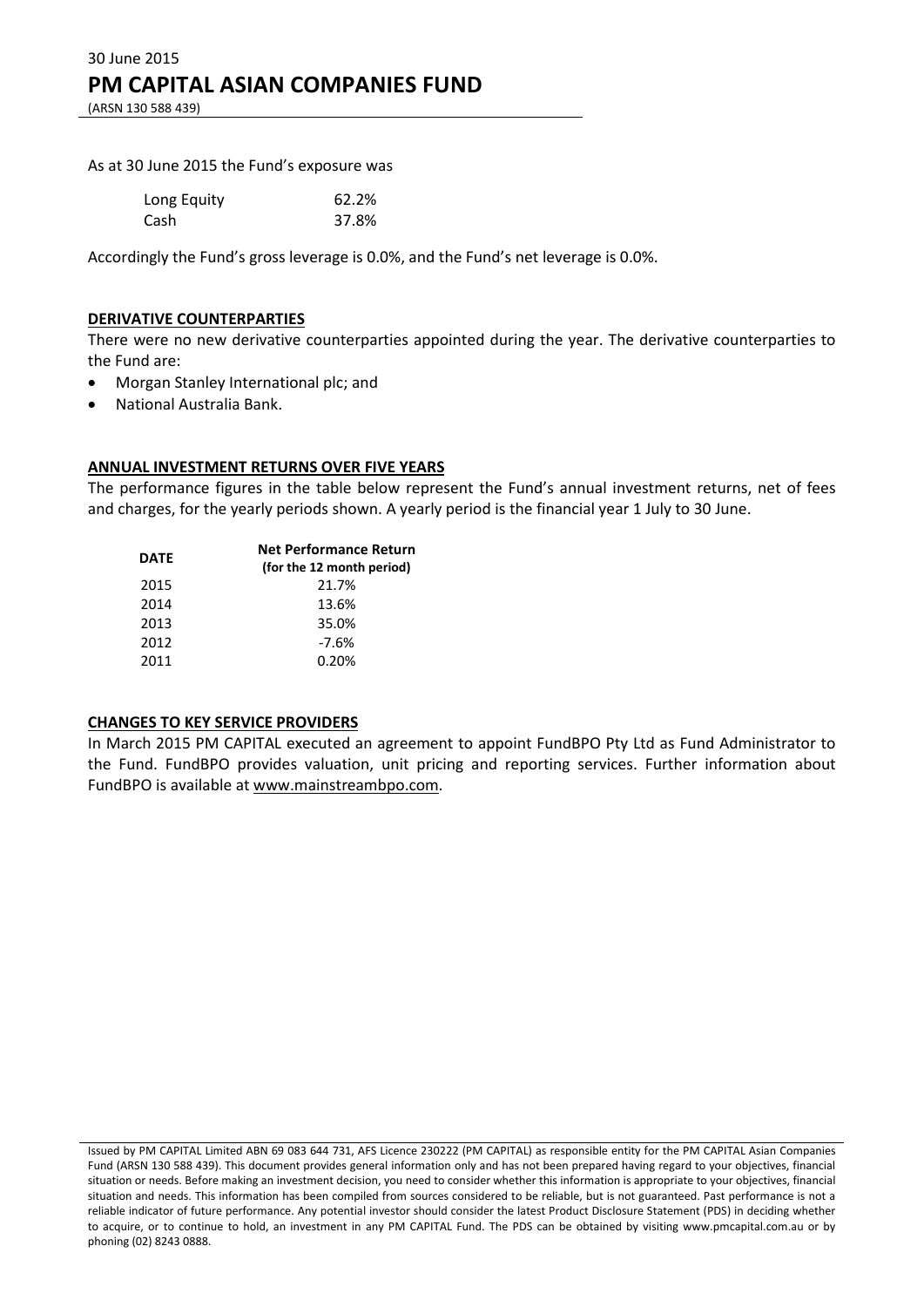

(ARSN 092 434 467)

# **RG240 ANNUAL DISCLOSURE**

The PM CAPITAL Australian Companies Fund ("Fund") is classified as a hedge fund in accordance with the Australian Securities and Investments Commission, Regulatory Guide 240 'Hedge funds: Improving disclosure'. This classification is based on the fact that the Funds exhibits two or more of the characteristics of a hedge fund, being they:

- aim to generate returns that are not highly correlated to published indices;
- charge a performance fee;
- use leverage;
- use derivatives; and/or
- use short selling.

Accordingly, we are required to provide retail investors with extra information on the Fund. This summary is as at 30 June 2015. For further information on the Fund, please see PM CAPITAL's website at www.pmcapital.com.au.

## **ASSET ALLOCATIONS & LIQUIDITY PROFILE**

The actual allocation to each asset type within the Fund, and their respective liquidity profiles are:

| <b>Asset type</b>                    | <b>Allocation</b><br>Weighting (%) | Liquidity $1$  | Custody                         |
|--------------------------------------|------------------------------------|----------------|---------------------------------|
| International listed equities        | 19.10%                             | $1 - 10$ days  | Held by custodian               |
|                                      | 0.00%                              | 11 - 30 days   |                                 |
| International listed equities        | 0.00%                              | $1 - 10$ days  | Held by PM CAPITAL <sup>2</sup> |
| Australian listed equities           | 70.06%                             | $1 - 10$ days  | Held by custodian               |
|                                      | 10.81%                             | 11 - 30 days   |                                 |
| International government bonds       | 0.00%                              | $1 - 10$ days  | Held by custodian               |
| Australian government bonds          | 0.00%                              | $1 - 10$ days  | Held by custodian               |
| International corporate bonds        | 9.36%                              | $1 - 10$ days  | Held by custodian               |
| Australian corporate bonds           | 8.73%                              | $1 - 10$ days  | Held by custodian               |
| Exchange-traded derivatives          | 0.00%                              | $1 - 10$ days  | Held by custodian               |
| Over-the-counter (OTC) derivatives   | 0.00%                              | $1 - 10$ days  | Held by custodian               |
| Over-the-counter (OTC) derivatives   | $-0.58%$                           | $1 - 10$ days  | Held by PM CAPITAL <sup>2</sup> |
| Other securities (unlisted):         |                                    |                |                                 |
| - MIS                                | 0.00%                              | $1 - 10$ days  | Held by PM CAPITAL <sup>2</sup> |
| - Tradeable Loan Securities          | 0.00%                              | $31 - 90$ days | Held by PM CAPITAL <sup>2</sup> |
| Cash and cash equivalent investments | $-19.73%$                          | $1 - 10$ days  | Held by custodian               |
|                                      | 2.26%                              |                | Held by PM CAPITAL <sup>2</sup> |
| <b>Term Deposits</b>                 | 0.00%                              | $31 - 90$ days | Held by PM CAPITAL <sup>2</sup> |

In summary, approximately 95.2% of the Fund can be liquidated with 10 days.

## **LIABILITIES & MATURITY PROFILE**

The borrowings of the Fund and its maturity profiles are:

| Liability type     | Weighting (%) | <b>Maturity</b> |
|--------------------|---------------|-----------------|
| Overdraft facility | 17.48         | At call         |

1. The estimated time required to sell the asset at the value ascribed to that asset in the Fund's most recent net asset value. 2. As at 30 June, approximately 98% of the Fund's assets were held in Australia and globally by the independent third party custodian (or their sub-custodians). The remaining approximate 2% of assets were held by PM CAPITAL its capacity as responsible entity in the name of the Fund and are segregated from the assets of PM CAPITAL.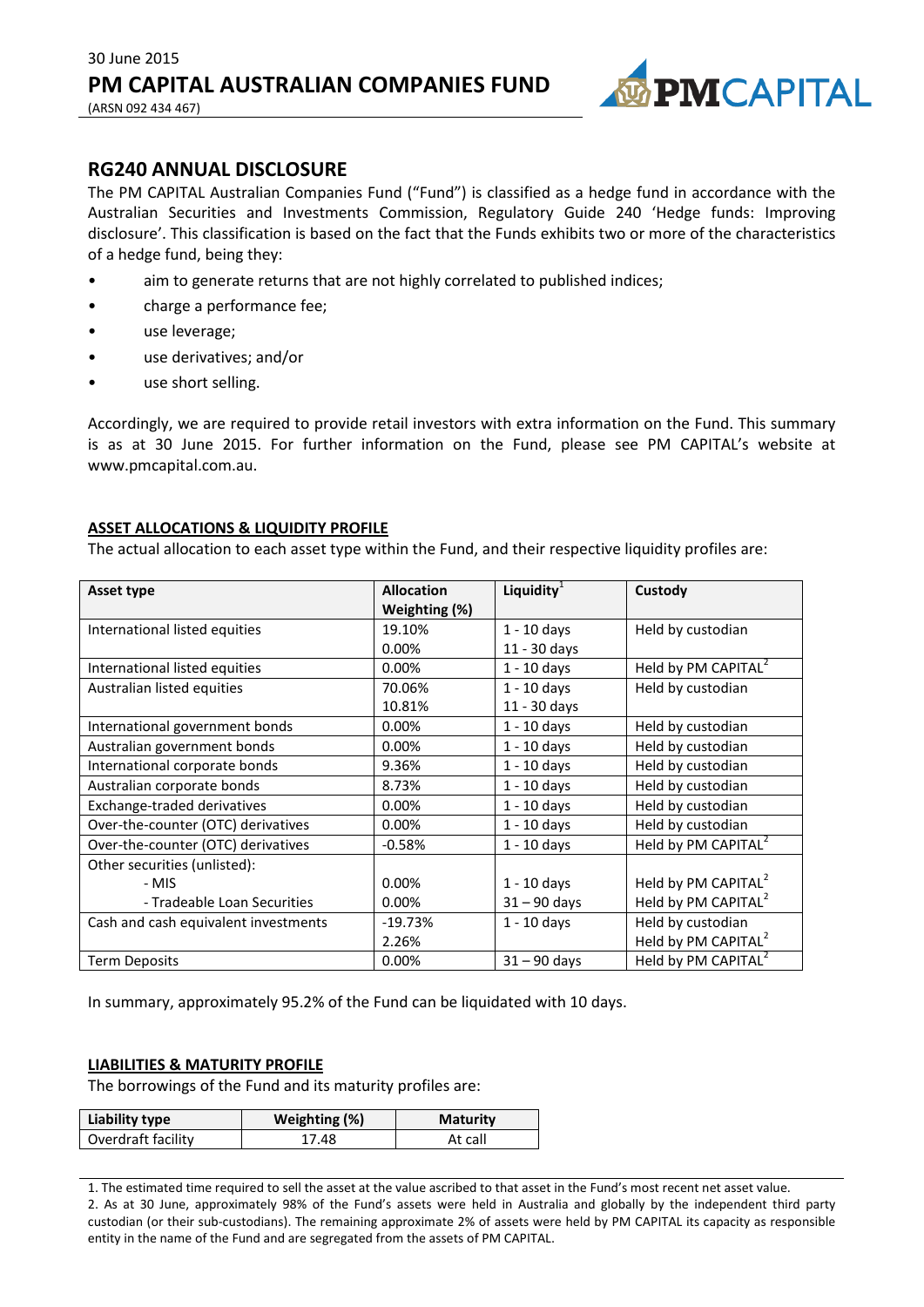#### **LEVERAGE RATIO**<sup>3</sup>

The Fund is exposed to leverage through the use of short selling strategies and short-term 'at-call' borrowing from the prime broker.

As at 30 June 2015 the Fund's exposure was

| Long Equity            | 100.0%   |
|------------------------|----------|
| Short Equity           | $0.0\%$  |
| <b>Debt Securities</b> | 17.5%    |
| Cash                   | $-17.5%$ |

Accordingly the Fund's gross leverage is 117.5%, and the Fund's net leverage is 117.5%.

#### **DERIVATIVE COUNTERPARTIES**

AMP was appointed during the year. The derivative counterparties to the Fund are:

- AMP;
- National Australia Bank; and
- UBS Australia AG.

#### **ANNUAL INVESTMENT RETURNS OVER FIVE YEARS**

The performance figures in the table below represent the Fund's annual investment returns, net of fees and charges, for the yearly periods shown. A yearly period is the financial year 1 July to 30 June.

| <b>DATE</b> | <b>Net Performance Return</b><br>(for the 12 month period) |
|-------------|------------------------------------------------------------|
| 2015        | 13.9%                                                      |
| 2014        | 13.9%                                                      |
| 2013        | 30.1%                                                      |
| 2012        | $-6.7%$                                                    |
| 2011        | 21.4%                                                      |

#### **CHANGES TO KEY SERVICE PROVIDERS**

<sup>3.</sup> Including the embedded leverage within the assets of the Funds (excluding within the listed assets and bonds).

Issued by PM CAPITAL Limited ABN 69 083 644 731, AFS Licence 230222 (PM CAPITAL) as responsible entity for the PM CAPITAL Australian Companies Fund (ARSN 092 434 467). This document provides general information only and has not been prepared having regard to your objectives, financial situation or needs. Before making an investment decision, you need to consider whether this information is appropriate to your objectives, financial situation and needs. This information has been compiled from sources considered to be reliable, but is not guaranteed. Past performance is not a reliable indicator of future performance. Any potential investor should consider the latest Product Disclosure Statement (PDS) in deciding whether to acquire, or to continue to hold, an investment in any PM CAPITAL Fund. The PDS can be obtained by visiting www.pmcapital.com.au or by phoning (02) 8243 0888.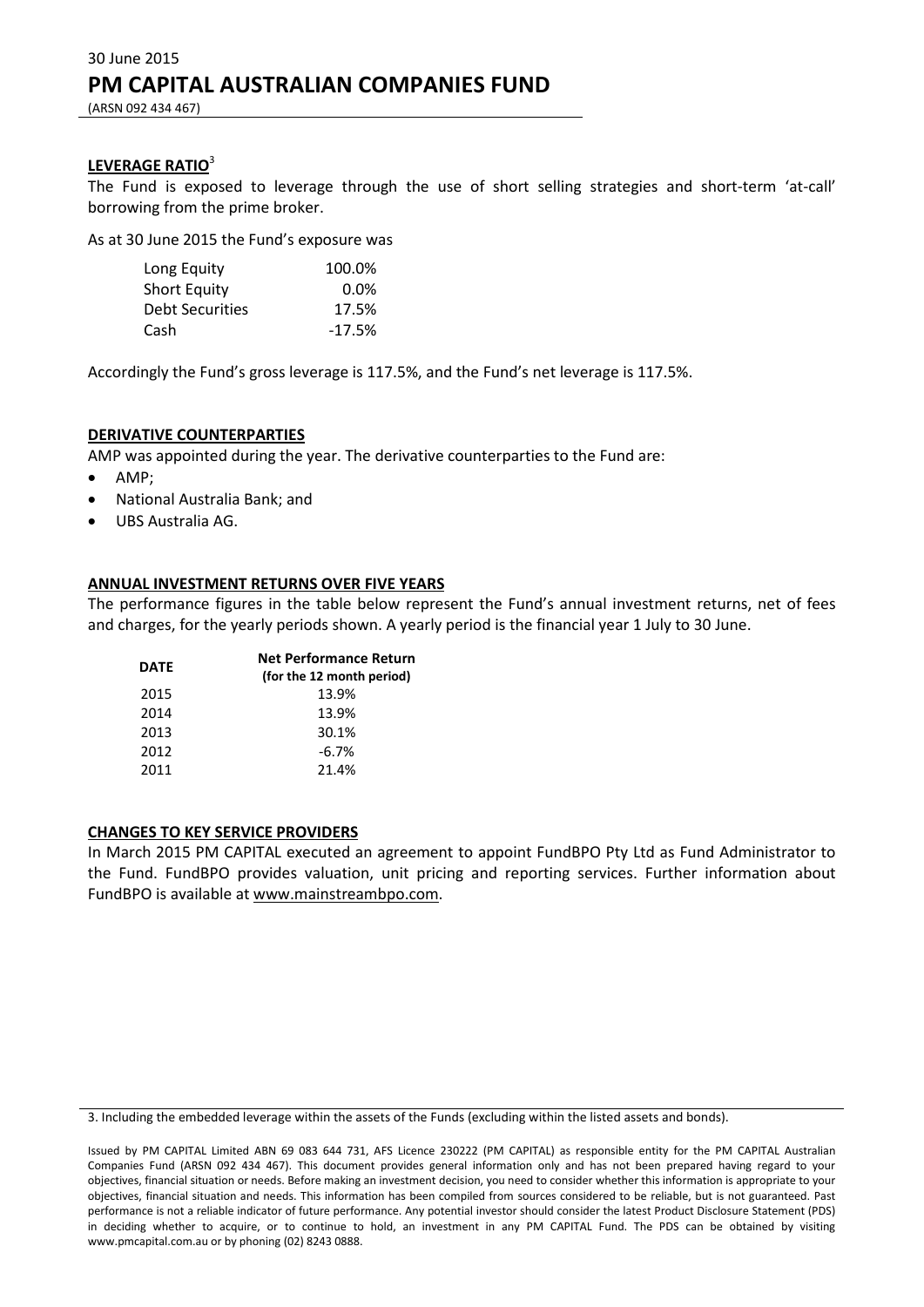

**RG240 ANNUAL DISCLOSURE**

The PM CAPITAL Enhanced Yield Fund ("Fund") is classified as a hedge fund in accordance with the Australian Securities and Investments Commission, Regulatory Guide 240 'Hedge funds: Improving disclosure'. This classification is based on the fact that the Funds exhibits two or more of the characteristics of a hedge fund, being they:

- aim to generate returns that are not highly correlated to published indices;
- charge a performance fee;
- use leverage;
- use derivatives; and/or
- use short selling.

Accordingly, we are required to provide retail investors with extra information on the Fund. This summary is as at 30 June 2015. For further information on the Fund, please see PM CAPITAL's website at www.pmcapital.com.au.

## **ASSET ALLOCATIONS & LIQUIDITY PROFILE**

The actual allocation to each asset type within the Fund, and their respective liquidity profiles are:

| Asset type                           | <b>Allocation</b> | Liquidity $1$  | Custody                         |
|--------------------------------------|-------------------|----------------|---------------------------------|
|                                      | Weighting (%)     |                |                                 |
| International listed equities        | 2.31%             | $1 - 10$ days  | Held by custodian               |
| Australian listed equities           | 0.73%             | $1 - 10$ days  | Held by custodian               |
| International government bonds       | 0.00%             | $1 - 10$ days  | Held by custodian               |
| Australian government bonds          | 0.00%             | $1 - 10$ days  | Held by custodian               |
| International corporate bonds        | 18.58%            | $1 - 10$ days  | Held by custodian               |
|                                      | 0.00%             | $1 - 10$ days  | Held by PM CAPITAL <sup>2</sup> |
| Australian corporate bonds           | 35.19%            | $1 - 10$ days  | Held by custodian               |
| Exchange-traded derivatives          | 0.00%             | $1 - 10$ days  | Held by custodian               |
| Over-the-counter (OTC) derivatives   | $-0.33%$          | $1 - 10$ days  | Held by custodian               |
| Over-the-counter (OTC) derivatives   | $-3.94%$          | $1 - 10$ days  | Held by PM CAPITAL <sup>2</sup> |
| Other securities (unlisted):         |                   |                |                                 |
| - MIS                                | 0.00%             | $1 - 10$ days  | Held by PM CAPITAL <sup>2</sup> |
| - Tradeable Loan Securities          | 2.71%             | $31 - 90$ days | Held by PM CAPITAL <sup>2</sup> |
| Cash and cash equivalent investments | 21.31%            | $1 - 10$ days  | Held by custodian               |
|                                      | 6.61%             |                | Held by PM CAPITAL <sup>2</sup> |
| <b>Term Deposits</b>                 | 16.83             | $31 - 90$ days | Held by PM CAPITAL              |

In summary, approximately 80.5% of the Fund can be liquidated with 10 days.

## **LIABILITIES & MATURITY PROFILE**

Nil – The Fund does not use leverage.

## **LEVERAGE RATIO**<sup>3</sup>

Nil – The Fund does not short sell or use borrowings.

1. The estimated time required to sell the asset at the value ascribed to that asset in the Fund's most recent net asset value. 2. As at 30 June, approximately 74% of the Fund's assets were held in Australia and globally by the independent third party custodian (or their sub-custodians). The remaining approximate 26% of assets were held by PM CAPITAL its capacity as responsible entity in the name of the Fund and are segregated from the assets of PM CAPITAL.

3. Including the embedded leverage within the assets of the Funds (excluding within the listed assets and bonds).